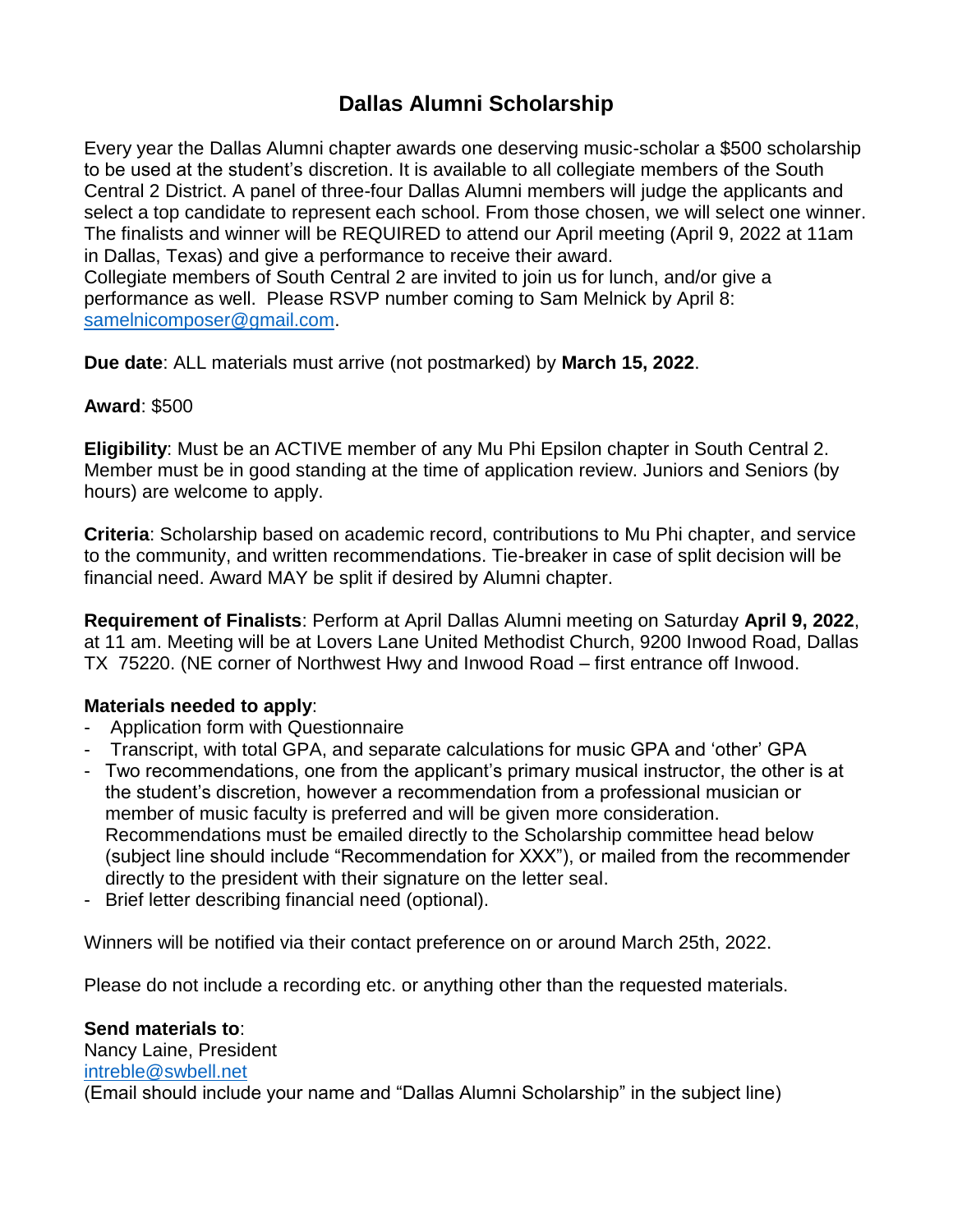# **Dallas Alumni Scholarship Application**

| Year (classification by hours): _______________________________                  |
|----------------------------------------------------------------------------------|
| Cumulative GPA: ____________ Music GPA: ___________ All other GPA: _____________ |
|                                                                                  |
|                                                                                  |
|                                                                                  |
| <b>Contact Information:</b>                                                      |
|                                                                                  |
|                                                                                  |
|                                                                                  |
| Preferred method of contact: 1. Email 2. Phone (select TEXT or CALL) 3. US Mail  |
| Name of recommenders and their contact Email and Phone Numbers:                  |
|                                                                                  |
|                                                                                  |
|                                                                                  |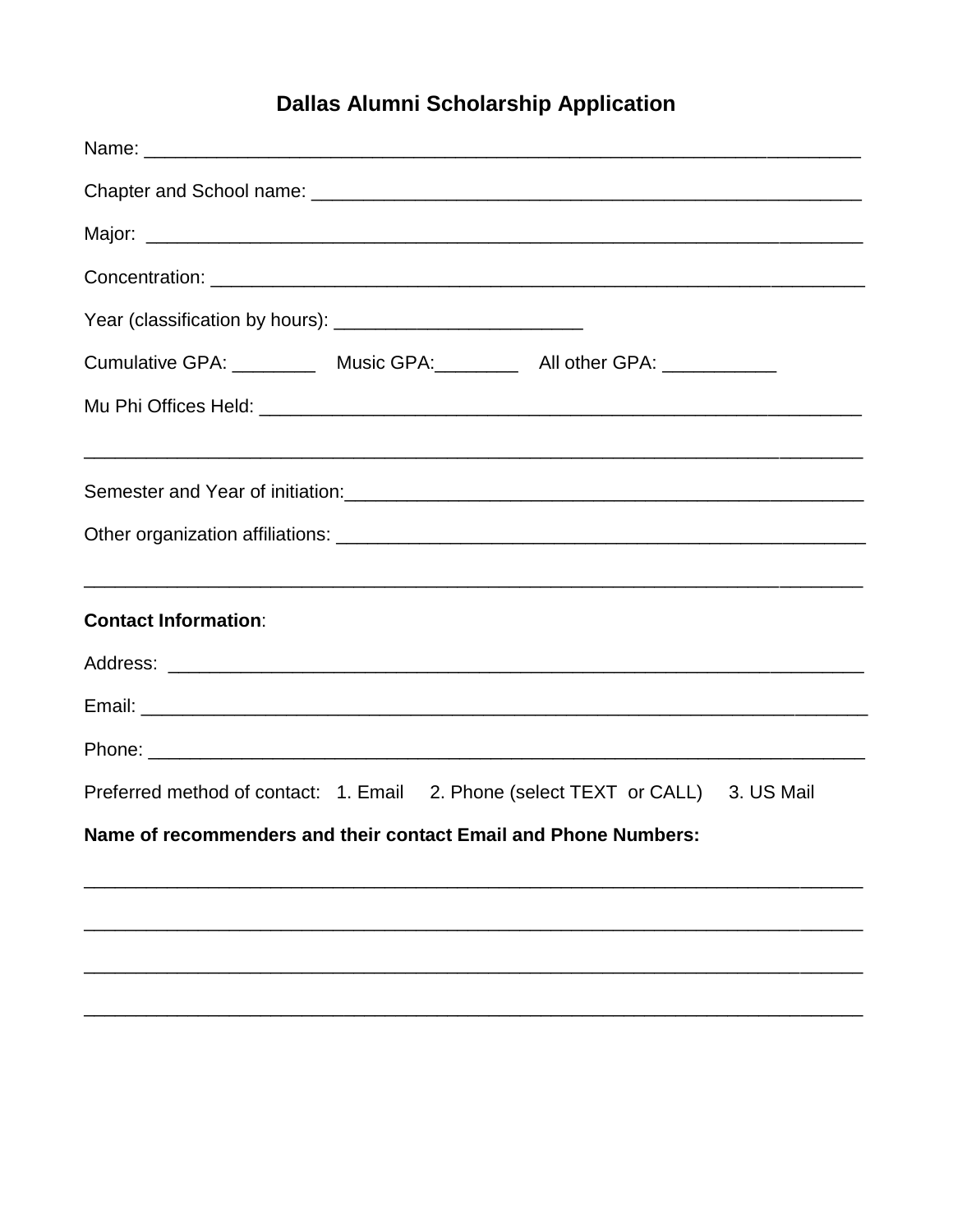### **Application Questionnaire for (name):**

\_\_\_\_\_\_\_\_\_\_\_\_\_\_\_\_\_\_\_\_\_\_\_\_\_\_\_\_\_\_\_\_\_\_\_\_\_\_\_\_\_\_\_\_\_\_

Please answer the following questions as thoroughly as possible. Please make efficient use of space and be as concise as possible without missing details. Your responses should not exceed two pages typed, or three pages handwritten. (Optional) With this questionnaire, include a description of your financial need on a separate page (not counted in page limit).

1. Describe your contributions to your chapter of Mu Phi Epsilon. If the contribution was as an officer or committee member, please make note of this.

2. Describe your contributions/service to your school. Please separate and indicate service through Mu Phi Epsilon, and any additional service to your school.

3. Describe your contributions/service to your community and state whether it was a part of a Mu Phi Epsilon chapter project or service event.